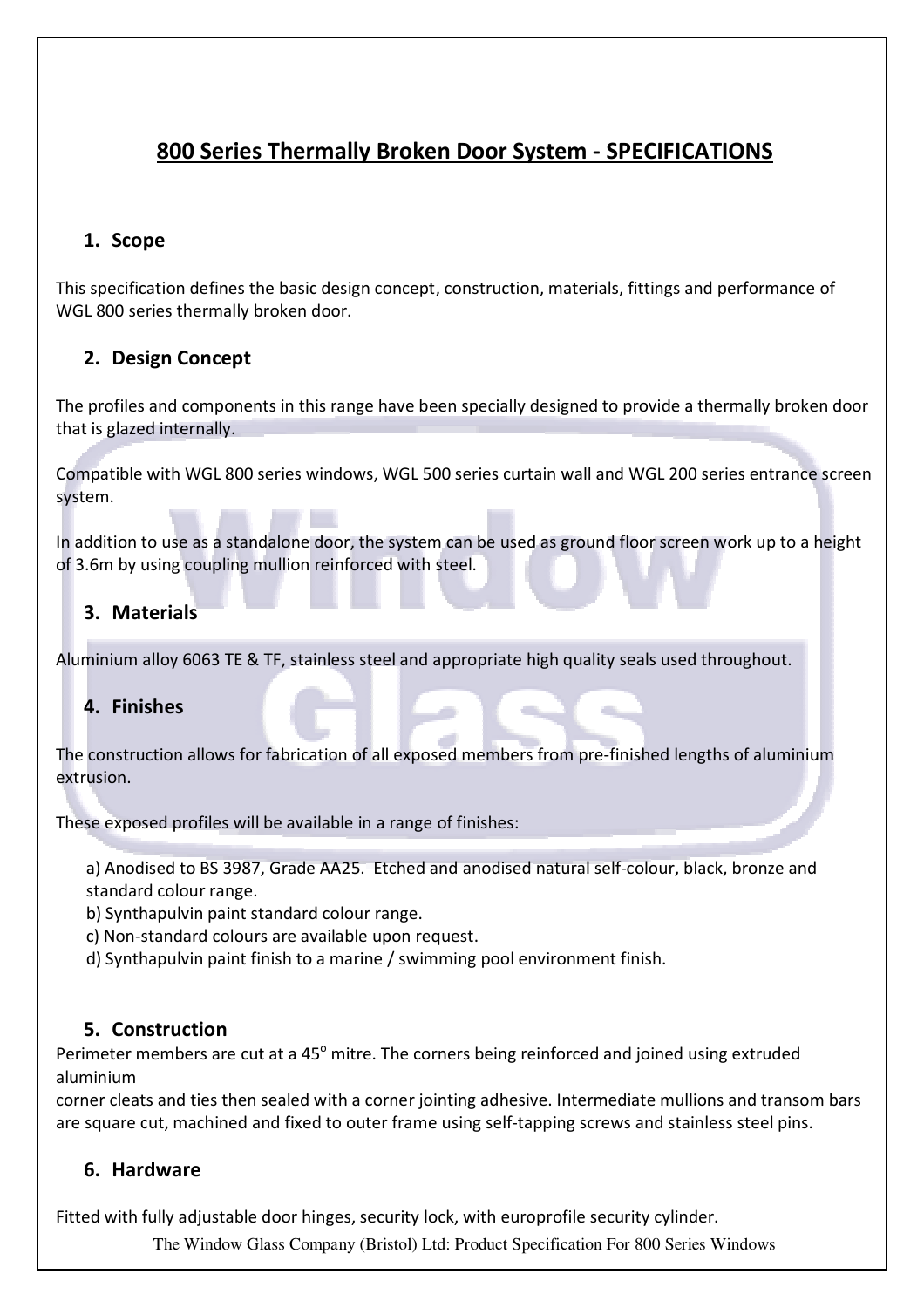## 7. Glazing/Infill

The range has been designed for 28-32mm & 46-48mm glass or panel thickness.

Glass is set against rubber retaining gasket set into a groove in the bead/frame, with internal locking wedge gasket completing the glazing. Glazing gaskets are manufactured from BS7412 trade standard TPE material with silicon lubricant. TPE material can be used with self-cleaning glass, such as Pilkington Active. The glass is then held in place with either WGL835 or 837 clip-in spring bead depending on glass thickness.

## 8. Performance (weather)

The construction allows for a very effective inside seal between glass and aluminium. This, combined with pressure equalised drainage, means that a correctly installed window system will be completely watertight. The system having been tested in house up to the test pressure 'class 600Pa' as specified in BS 6375: Part 1: 1989 for water, air permeability and wind resistance.

The system has also been tested by a UKAS accredited testing facility, for water, air permeability and wind resistance and passed BS 6375: Part 1:2004.

## 9. Important note

Profiles must be used in their insulated form (thermally broken) to conform to Part `L` of the building regulations

### **STANDARD SPECIFICATIONS & PERFORMANCE**

The next pages indicate typical standard specifications for different door types. These specifications are not exhaustive and many different forms of hardware can be used.

### **Rebated door ~** Open out, inside glazed.

| Sash -                | WGL851.                                                                             |
|-----------------------|-------------------------------------------------------------------------------------|
| Hinges -              | Roto Door-line 108. (anti lift, 3 Fitted).                                          |
| Lock -                | Standard Security Maco hook lock-35 back set lock – 92mm handle fixing centres.     |
| Handle -              | Lever/lever, lever pad or cranked handles.                                          |
| Additional Hardware - | Centring Blocks to be fitted to cill frame member (50mm in from sash leading edge). |
|                       | Sash Jack for glass packing.                                                        |
| Restriction $-$       | Face fixed closers or concealed restrictors.                                        |
| Trickle ventilation - | Brookvent aluminium trickle vent hood & channel.                                    |
| $Glass -$             | 26-32mm and 46-48mm double glazed unit.                                             |
| Security $-$          | Inside glazed and fitted with 3No. Roto theft claws.                                |
| Performance -         | Tested in accordance with BS 6375: Part 1:1989 to 600Pa (severe) rating for         |
|                       | weather & air leakage, Compliant with Building Regulation Part L dependent on       |
|                       | window configuration $\&$ glass specification.                                      |